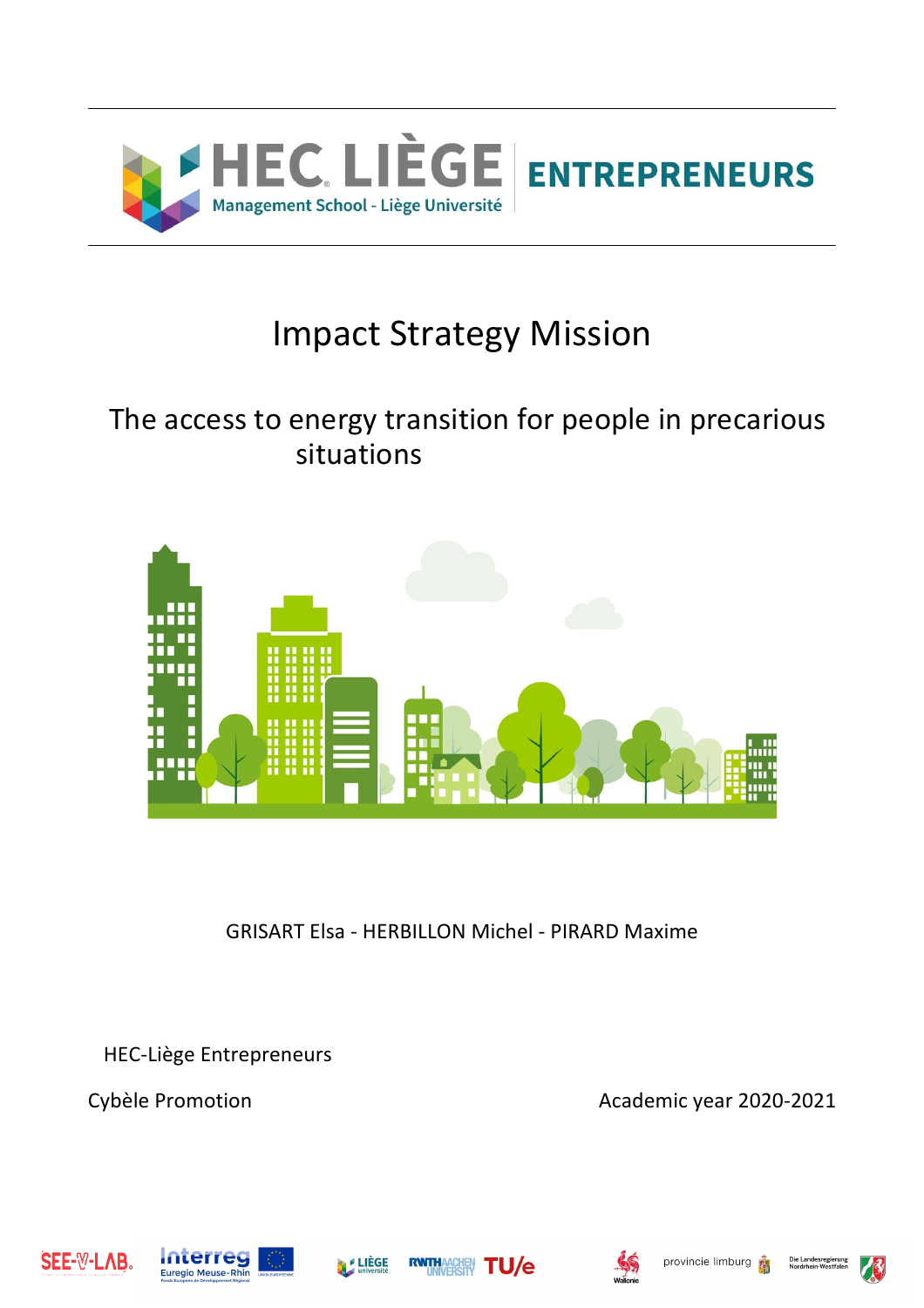### Executive summary

For this mission we have chosen to focus on the following problem : "the access to energy transition for people in precarious situations". Because of the short timing of the mission and because of our lack of social skills it was not appropriate for us to interview precarious people on the subject as they don't know us as trustworthy people. We have therefore chosen to interview experts that have been working on this particular issue that could then tell us about their experience on the field. Those experts were numerous with different fields of expertise which allowed us to have a broad and complete view on the subject.

In this report it was important to really understand who the main target audience was and what their main characteristics were. The various interviews conducted allowed to notice a major difference between tenants and owner in terms of power of action. Those interviews also quickly stated a major difference between the public housing and the private housing as those two are not managed and financed in the same way.

This report first describes the concrete realities of precarious people, it informs the reader about who they are and what the daily life of someone who is facing fuel poverty looks like. It also gives the reader some insights about the difficulties that can be faced by those people to take part in the energy transition. The most important one being the fact that investing in new equipment or in rehabilitation work is simply financially impossible for them.

The report studies the ecosystem of the problem and highlights many obstacles that prevent precarious people from taking part in the energy transition. Those obstacles are numerous and should not be underestimated. This report, for example, emphasizes the social inequalities that have been strengthened by policies that are not at all adapted to include precarious people.

A benchmark has been realised on the solutions that currently exist for the precarious people to try to get out of fuel poverty and to take part in the energy transition. In this benchmark there are various types of exiting solution that goes from citizen initiatives to public subventions.

The realisation of an impact gap canvas on basis of our research clearly shows that the current solutions are not sufficient to allow precarious people to improve their energy consumption and that there is a need of rising awareness of both wealthy and precarious people in order to create a collective dynamic in which everyone would feel included. This collective dynamic should also create a trustworthy environment in order for the precarious people to agree to have contractors making rehabilitation works inside their housings.

At the end of this report a suggestion of solution is presented. This solution is a first outcome of the research we have done and meet various aspects of the issue that have been identified throughout the whole mission.







**RWTH/** 



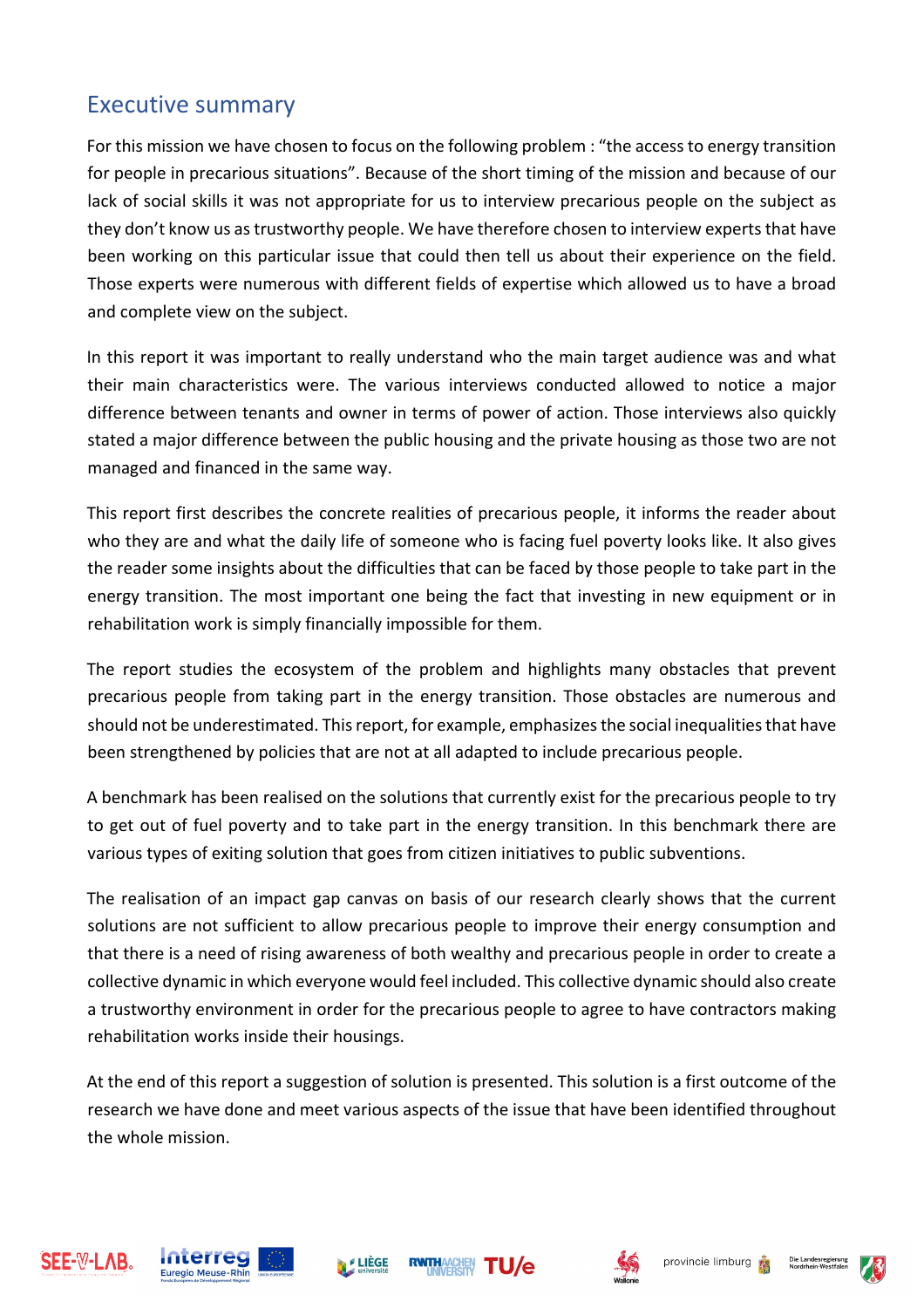## Introduction

Within the framework of our first mission, we have to detail a problematic linked with the 17 sustainable development goals of the United Nations in order to develop an impact strategy. Our group is keen on social aspect but also on the energy transition.

We first thought about possible over-consumption of energy (water, electricity, heating) from those people, before finding out that they actually consume less than a normal household, and in any case they could consume better because they have not access to healthier housing or more recent technology. This is why we chose to do our research about the access to energy transition for people in a precarious situation.

As we want to understand everything about this problem, we have to find out the exact political environment they are living in, which help are already in place, understand their needs, understand what they think about the energy transition and how they are currently living.

## Methodology

To study this problem we agreed on the following methodology : we decided to meet some people with very different profiles who could help us better understand the roots of the problem, understand the obstacles, existing initiatives and possible shortcomings.

Firstly, we thought about asking directly precarious people what they were thinking. Unfortunately, it is hard not to stigmatize those people as we had only four weeks to work on this project and also because we lack social skills to get their trust in such a short time. Thus, we decided to contact experts who had or have worked with people in a precarious situation, such as CPAS presidents or someone from an anti-poverty network.

Secondly, we wanted to have the point of view from people a bit more political due to the fact that we've soon realised that politics is an important game changer in the energy transition. Whether it is from the federal or a regional government, they have the power to create mandatory rules about housing or allow a certain amount of subsidies and financial help.

Thirdly, we needed to meet some people linked with research, or people who had already been taking actions to tackle this problematic. We thought that they may have possible solutions or statistics to provide us, which would give us a more precise idea and be a support point during our work.

Thankfully, each person we had an interview with had multiple hats covering the different aspects of the people we were looking for. Not only they were experts in their field, but they were also great communicators who were able to give us many points of view, which was really helpful for our research.

**RWTH/** 









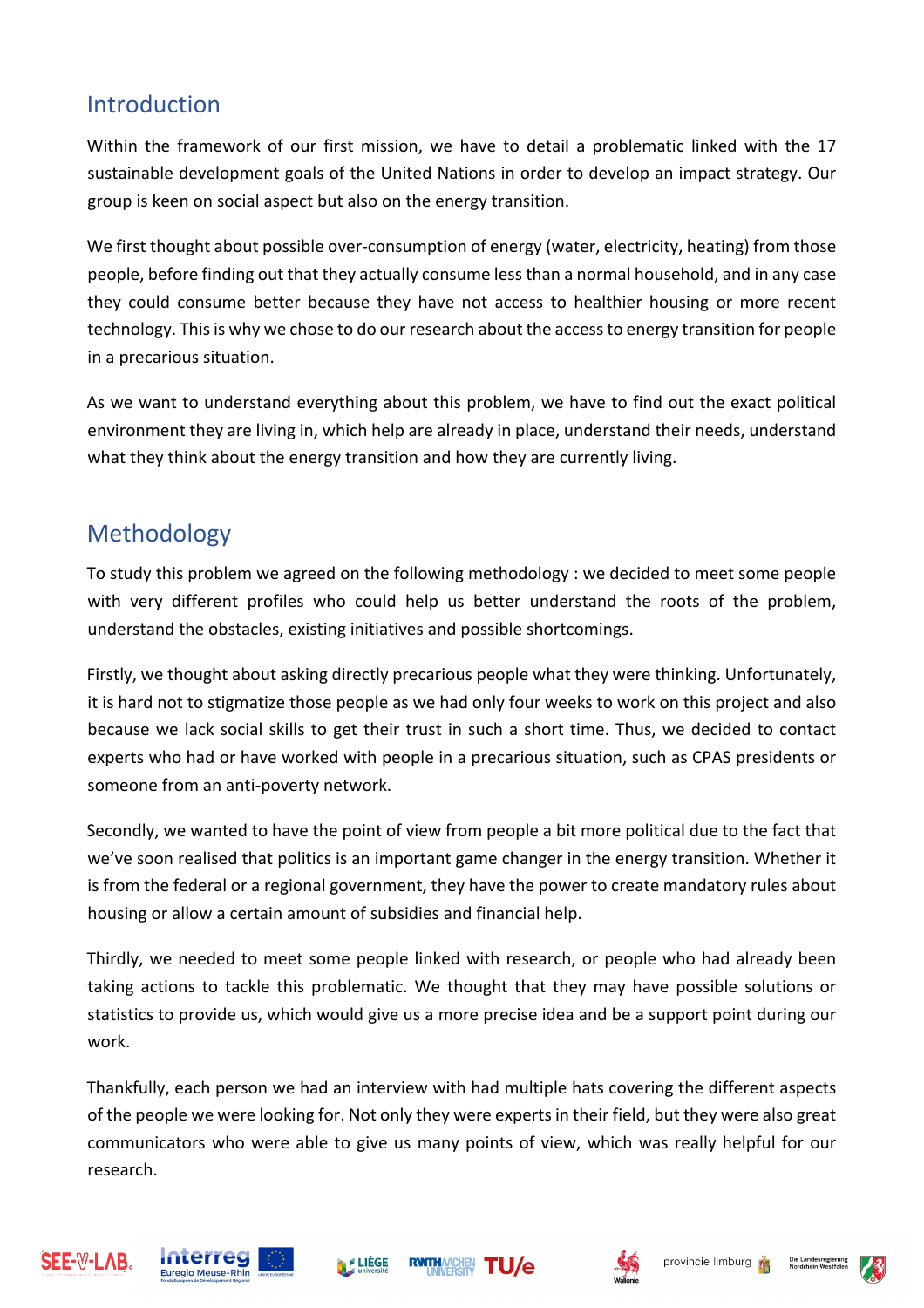The following list contains a note about each person we met, why they are considered as experts, and what was the main subject with discussed with them.

- Philippe Defeyt Founder of Ecolo political party, he has been an economist at the institute for a sustainable development since 1996. Mr Defeyt was also president of the Namur CPAS for 10 years. During our interview, he really managed to tell us a bit about everything whether it is about the details of the problem or its causes. As a politician, he also told us a lot about the current policies towards the energy transition.
- Fabrice Collignon Chargé de mission at Rescoop Wallonia, which is a federation of citizen cooperatives of renewable energy. He also worked at "La Maison Liégeoise", a group managing social housing. He told us more about the different population of precarious people and housing owners. He also obviously had a focus on some cooperatives, what they were doing to support the energy transition.
- Anne Leclercq Political counsellor at the Walloon Anti-Poverty Network. She knows a lot about the people in a precarious situation and she is a fervent defender of social rights. Therefore, Mrs Leclercq explained to us the gap between the goals and the current achievements that are still to fulfil.
- Christine Ruelle She has a Ph.D. in building and urban planning. Currently researcher in the Architecture, Geology and Environment department at ULiège, her Ph.D. thesis was about "Towards a sustainable transition of urban districts". During her thesis, Mrs Ruelle focused on the Saint-Léonard District in Liège on how to help the people in a precarious situation to get a less consuming and healthier house using energetic renovation. To do so, she initiated real actions and thus had a lot of contact with those people, which was really interesting for us.
- Sébastien Pradella Manager of the Centre for Sustainable Housing Studies. This centre operates researches in social sciences. Mr Pradella developed more about the pros and cons of the already existing policies towards the energy transition of precarious people. Thanks to his position in the research centre, he could support his speech by giving us precise statistics whether it is about population or about the effects of housing energetic renovation.
- Eric Jérôme He was the president of Logivesdre, which is a public service housing company located in Verviers. He is currently president of the CPAS of Herve while also being the housing alderman of the same town. Finally, he also founded a Social Real Estate Agency of Herve Country. Mr Jérôme was able to give us a lot of information about the solutions that already exist from CPAS but also about the people who need help, the context they live in and what they think about it.

## First insights on the problem

Through our researches we have been able to highlight general insights on the problem chosen which will be described in this section. Then in the next sections we will focus more precisely on the ecosystem linked to the problem and on the benchmark of the existing solutions.

**RWTHAACHEN** 











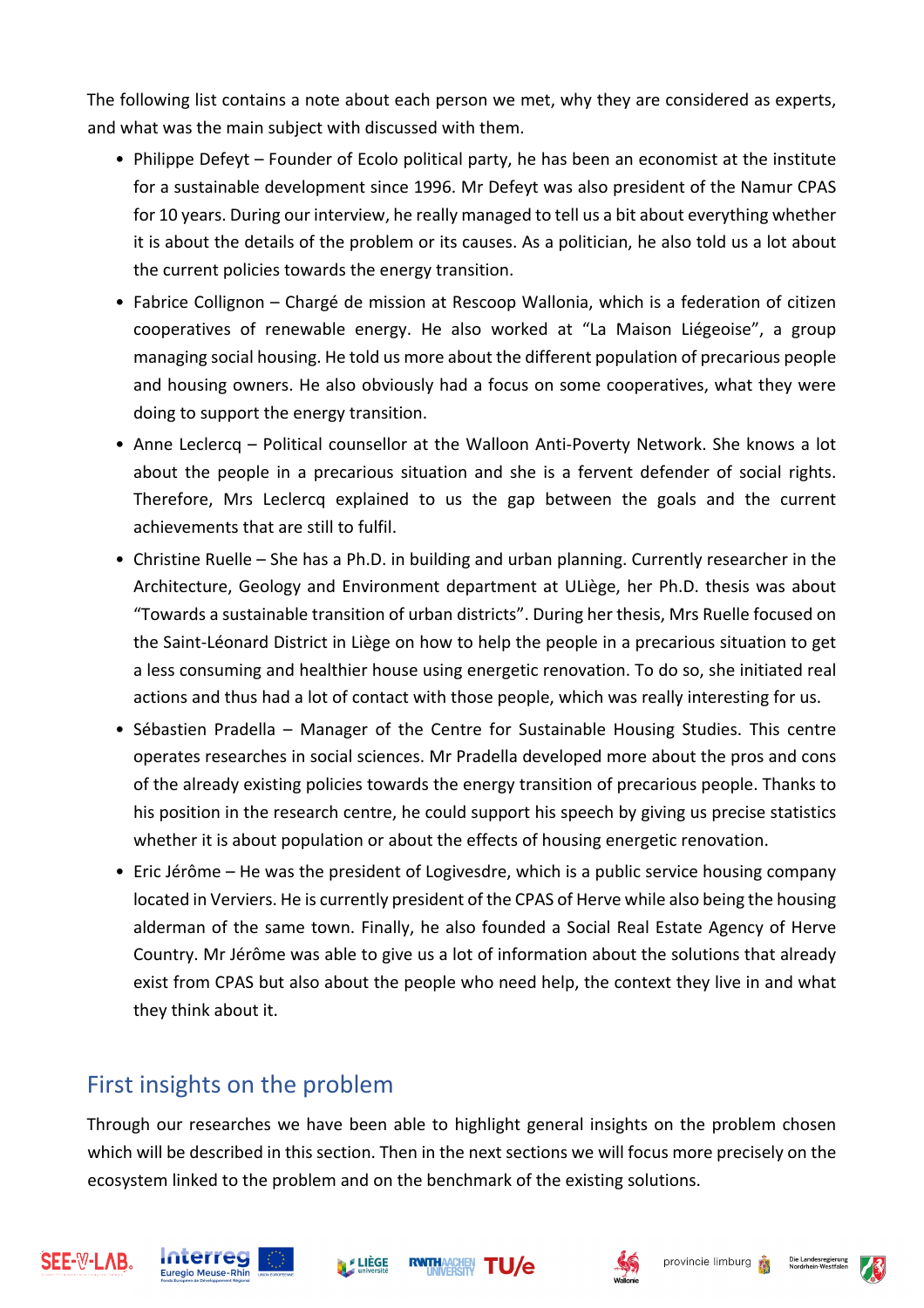Most people in precarious situations do not have access to the energy transition. We therefore asked ourselves why, and more precisely what are the obstacles preventing this access. So, we were interested in individuals in a situation known as fuel poverty.

First, it is interesting to define this concept of fuel poverty. The following two definitions complement each other : "difficulty in having the energy supply necessary to meet one's basic needs due to the inadequacy of one's resources or housing conditions"1 and "Households, situations or processes where energy expenditure in the home fuels the economic, health and social difficulties of the household"2 . This concept makes the link between poverty, the quality of infrastructure including housing and health. In 2018 in Wallonia, more than 20% of households will be in a situation of energy insecurity. The majority of these are tenants (social but also private) but there is also a large number of homeowners in precarious situations and they are essentially single persons or single-parent families. We also note that there is a correlation between fuel poverty and at-risk-ofpoverty situations<sup>3</sup>. This represents more than 400,000 households, considering only gas and electricity consumers but we know that some households are forced to use oil-fired space heaters because they do not have central heating, for example. The cost represents for them on average about 8 and 10% of their median net disposable income against an average of 5% for the others<sup>4</sup>.

It is important to note that precarious people do not consume more than others, on the contrary, but they sometimes consume more poorly (unsustainably for example) due to a lack of choice and sometimes a lack of information.

These precarious households will then be in situations where they have to consume "more" for less comfort compared to the rest of the population. They cannot achieve a minimum level of comfort because of both the quality of their housing and their income. Indeed, they earn less but would have to pay more to reach the same level... It leads them to lower their consumption but it still represents a higher part of their salary, so the comfort of life is inevitably much lower compared to the rest of the population (discussed with Sébastien Pradella). Moreover, the price of energy is constantly rising, which tends to always increase the difficulties of the most precarious people and the inequalities given the percentage of their income that this cost represents for them. All this despite the social tariff which only concerns gas and electricity, and which does not affect the most precarious households as a whole<sup>5</sup>.

The source of the problem would be that people in a precarious situation cannot invest the large sums required to ensure the energy transition of their housing, especially since they are often tenants, the rebound effect which stipulates that since these households already consume less than they would like the return on investment is compromised, etc.

<sup>4</sup> . [6] Commission de Régulation de l'Électricité et du Gaz, 2019 5. idem







$$
\mathsf{TU}/\mathsf{e}
$$





<sup>1</sup> . Loi Grenelle 2, 2010

<sup>2</sup> . [4] Jouffe & Massot, 2013

<sup>3</sup> . [2] Coene & Meyer, 2020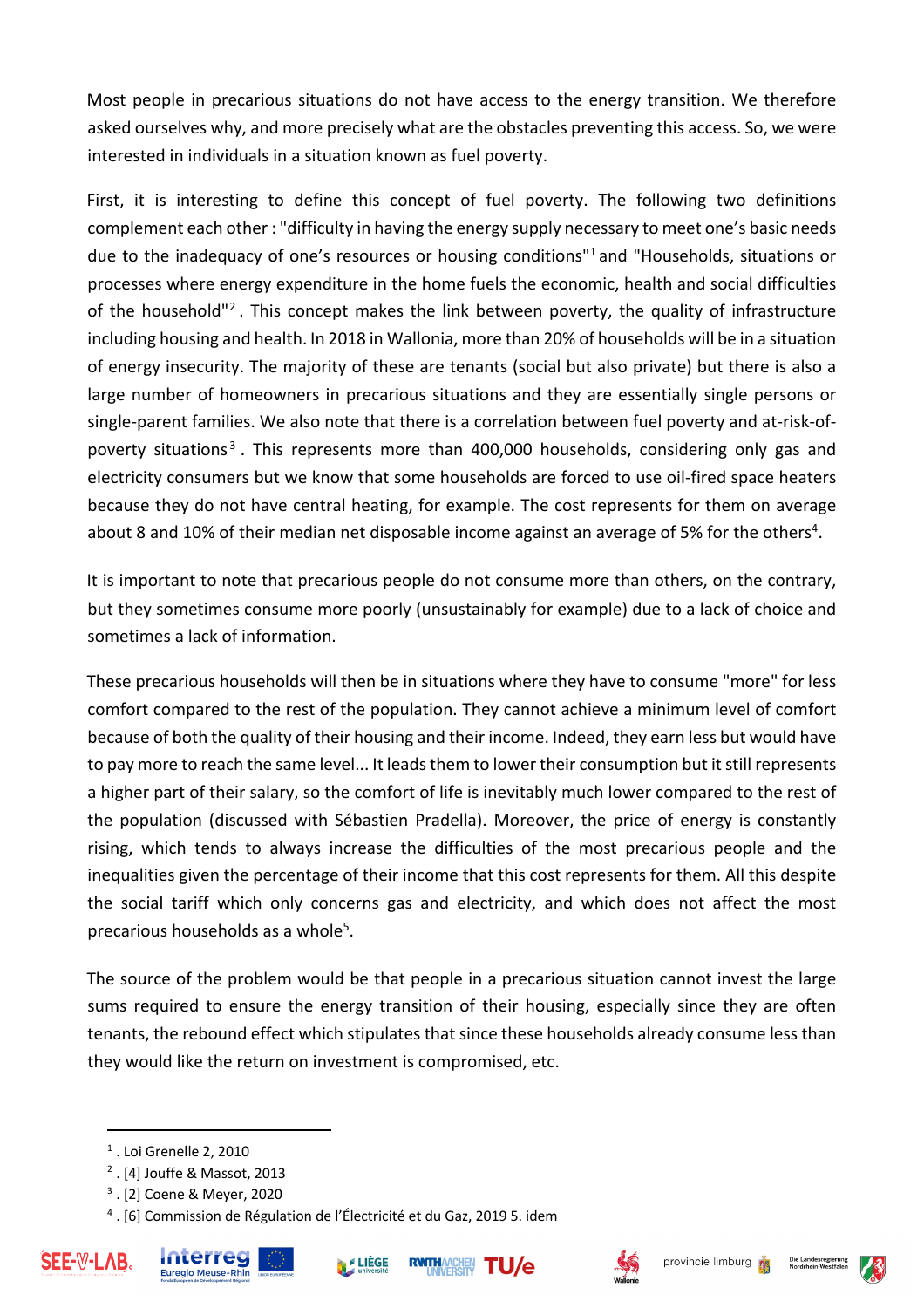Besides, as we discussed with Anne Leclercq, today the policies to help the energy transition are themselves unequal. Indeed, they exclude the poor and even further deepen the social inequalities linked to this phenomenon. Take for example the aid for photovoltaic panels, this simply means that when you have you can have even more, but when you have nothing you cannot have more... If we have the possibility to invest then we can get help. Generally speaking, energy efficiency programs are primarily aimed at families with the financial capacity to equip themselves more efficiently and to invest in an energy renovation project, and families motivated by the ecological challenge. They leave out those who do not have the means to invest in energyefficient equipment, those who are in a situation of energy and/or social precariousness, so those who are least aware of energy and environmental issues, and the majority of occupants of social housing or living in collective housing<sup>5</sup>.

Finally, giving access to the energy transition to the most precarious part of the population is essential to reduce social inequalities related to comfort and quality of life. But also related to health! In fact, it is noticeable that energy renovation allows improving the quality of the building in terms of humidity, etc. and therefore has a direct influence on the health of individuals. A study of the euroform institute has shown that this type of investment pays for itself within 3 years at the health care level. It is therefore a quick return.

In addition, giving access to this transition also has an environmental purpose. Indeed, we know that more than 70% of the greenhouse gas emissions produced by housing come from heating and that these emissions are significant. This is due to the consumption of fossil energy or sometimes electricity not produced by nuclear power (less emitting but not renewable anyway) or not renewable...<sup>6</sup> In view of the large proportion of people still in a precarious situation, it is clear that allowing them to make this transition would have a positive and significant impact on the environmental problems we are experiencing.

As Anne Leclercq reminded us, it is important to first think about social justice to combat climate problems. This cannot be done effectively in the opposite direction. These changes must be made collectively and not individually as it is currently the case. The capitalist theory of runoff is clearly not effective. The energy transition must therefore first be done socially...

We can therefore already see the importance and complexity of this issue and that it is essential to understand and find solutions regarding access to the energy transition for this more precarious population.

<sup>6</sup> . [7] Garric et al.,2020







**RWTHAAC** 

TU/e





<sup>5</sup> . [5] Zélem & Beslay, 2011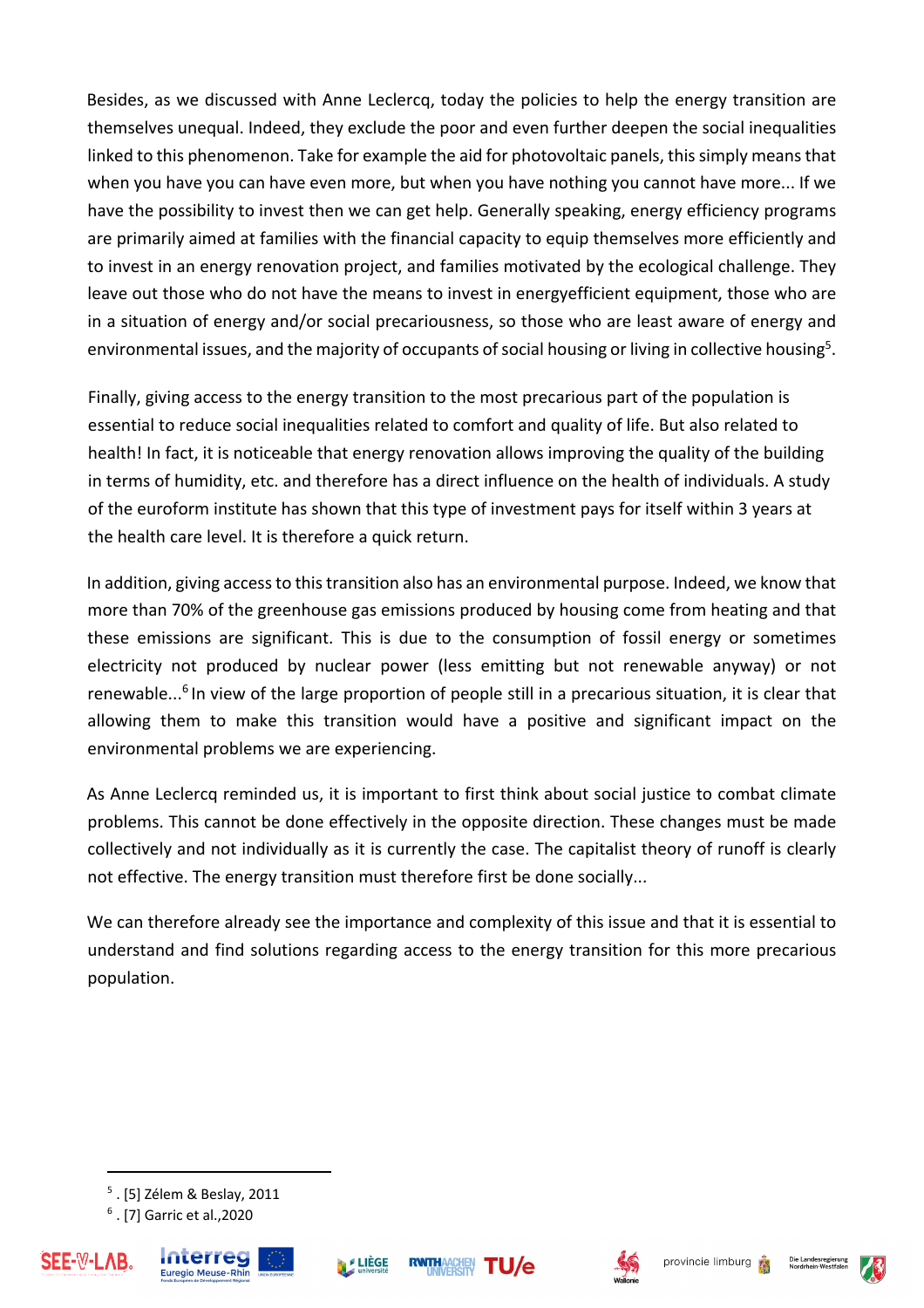## The ecosystem analysis

In this part we will first study the ecosystem of our problem and then develop the main obstacles between precarious people and the energy transition that we have noticed through the analysis of the ecosystem.

#### The ecosystem

#### The population

Let's first focus on the ecosystem linked with the problem chosen. We have chosen to focus on the precarious people that can't access the energy transition in their housing. The first step in the study of this problem is of course to explore who those people actually are. We are focusing on people living in fuel poverty. This concerns about one out of five households in Belgium in 2018. These households are actually mainly isolated people as more than 35% of the isolated people are actually facing fuel poverty. There are also a lot of mono-parental families that are affected as 32.5% of them suffer from fuel poverty. The Roi Baudoin Fondation also emphasizes the fact that in those populations the single mothers and also the isolated old women are the ones that are affected the most by fuel poverty.

There is also a clear difference in the chances of facing fuel poverty if people are owners or tenants of their housing. Indeed, the risk of facing fuel poverty is two to three times higher for the households that are tenants of their housing as their rent has been increasing a lot lately. The Roi Baudoin Fondation also states that people renting social housing are even more vulnerable<sup>7</sup>.

#### The kind of housing

It is important to be aware of the differences between the housings in which precarious people can live. In this report, the main difference we would like to emphasize is the difference between private housings and social housings. First social housings are financed by public funding and therefore the renovation work in those highly depends on the budget that is allowed by the public authorities for that purpose. On the other hand there are private housings. In those housings it is important to make another difference between the housing owned by people who rent them and the housings whose owners live in it. We can easily understand that most precarious people, if they own housing, actually live in it. Therefore, the people we are focusing on are the precarious people meeting one of those categories :

<sup>7</sup> . Fondation Roi Beaudoin : La précarité énergétique







**RWTHAACHE** 



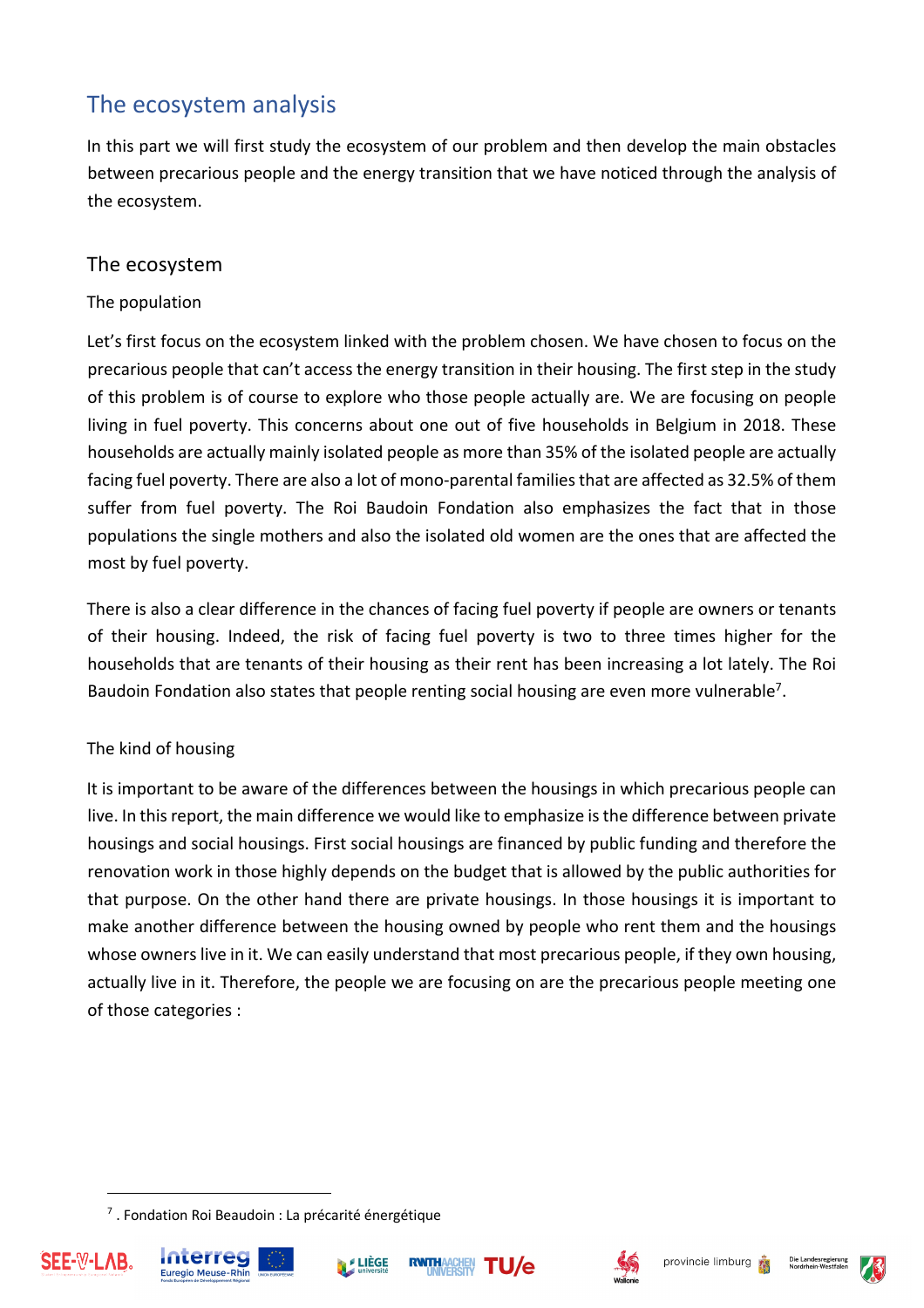

In Wallonia, the social housing is managed by the Walloon Society of Housing and depends on the funding that is accorded to it. Recently a project and therefore a budget have been allocated for the renovation of 25 000 social housings. However according to misters Defeyt and Pradella, this is clearly not enough as there are more than one million social housings. Also, the work will take time and by the end of this project many other social housing will urgently need renovation work as well. But at least this is better than nothing and both of them as well as Anne Leclercq are also convinced that if there is no stronger legal obligation in the private sector, the huge renovation process of poor quality housing will be fixed sooner in the social housings. As social housing depends on the public sector we have chosen not to focus on it but to try to understand better the problem of the private housing in which precarious people live.

#### The legal framework

According to the decree related to the energetic performance of buildings, everyone who sells or rents a building has to certify the energetic performance of it thanks to a specific calculation method. In actual facts, Phillipe Defeyt and Fabrice Collignon have told us that this is not always respected, and as a consequence the housing owners do not care much about this certification and even less about the fact of owning a low scored housing. Indeed, even if a building has a very low score, there is no legal obligation for its owner to change anything about that. Mister Defeyt mentioned a draft bill that had the ambition of forcing new housing owners to renovate those in order to improve the energetic performance in the three years following the purchase of the housing. This draft bill has been abandoned as it would discourage young people from buying housing due to the possible major additional cost of renovating it.

Of course there are also some subventions that help people finance their renovation works but if there is no legal obligation, most landlords do not see the interest of doing so.

#### The CPAS' role

Eric Jérôme has given us much information about the support that the CPAS (CPAS – Centre Pour l'Aide Sociale) are already providing the people facing fuel poverty. First, most CPAS usually have

**RWTHAAC** 











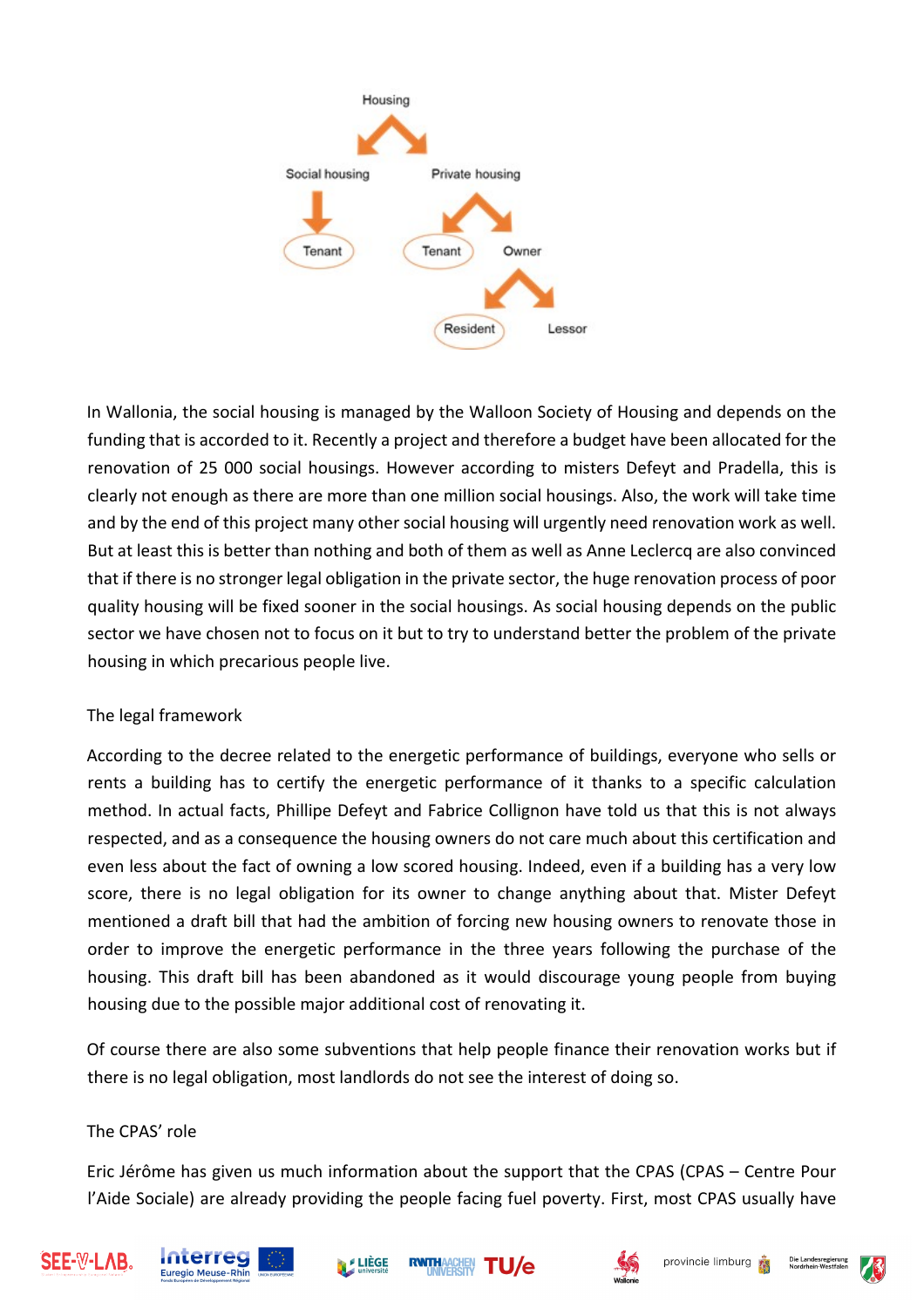someone who is in charge of informing people and helping them to get through different procedures in order to improve their housing in terms of energy consumption. The CPAS also provides help for the households who are not able to pay their energy bills thanks to various funds for example. In addition, the Walloon region finances some projects to engage poor people in the energetic transition and the role of the CPAS is to inform precarious people about those and to support them trough the procedure. These public helps will be developped in more details in the benchmarkt section.

#### The main obstacles between precarious people and the energic transition

Through the analysis of the ecosystem we have been able to highlight a few obstacles that precarious people can face concerning the energy transition of their housing. This section has for purpose to mention and explain those obstacles. They will then be used for the realization of the impact gap canvas in the next section.

- Precarious people are already facing difficulties to pay their bill or to have enough money to deal with unforeseen events. Therefore, as environmentally concerned as they can get, investing in the rehabilitation of their housing is simply impossible for them.
- Most precarious people are actually tenants of their housing and not owners which strongly limits their abilities to carry out any kind of rehabilitation in their housing. The only way that they could try to participate in the energy transition would lay in their choice of energy supplier. But even here as Eric Jérôme explained to us, the cost is their main focus and the greener suppliers are often more expensive. Moreover, the energy market is lacking a lot of transparency and the only realistic way to be aware of where the energy comes from is to join an energy cooperative for example, but this is unfortunately not possible for precarious people as they don't even have the money to become a cooperator. Therefore, we don't think the best way to consider the energy transition is about choosing a greener energy supplier. We prefer to focus on equipment and insulation.
- Concerning the owners of housing, there is no strong legal obligation that asks for measures in terms of insulation, in terms of energy supplier or in terms of equipment such as boilers, solar panels, etc. Thus, most lessors don't have an interest in rehabilitating the housing that they rent as the financial gains will almost totally benefit the tenants.
- Precarious people also sometimes lack the right information about what they could do in order to have a better energy consumption. This is not always the case but it still happens that some of them do not access this information as easily as other people. Therefore, they might not know about the interest of some renovation works or about the existence of different kinds of help for them to carry out these works.
- Individuals in general are often reluctant to any kind of change, but this is even more true for precarious people and this is linked to the lack of information among other things. They are not willing to implement change in their life that they cannot do by themself because they have trouble trusting others, they don't like the fact of not having the control of what is











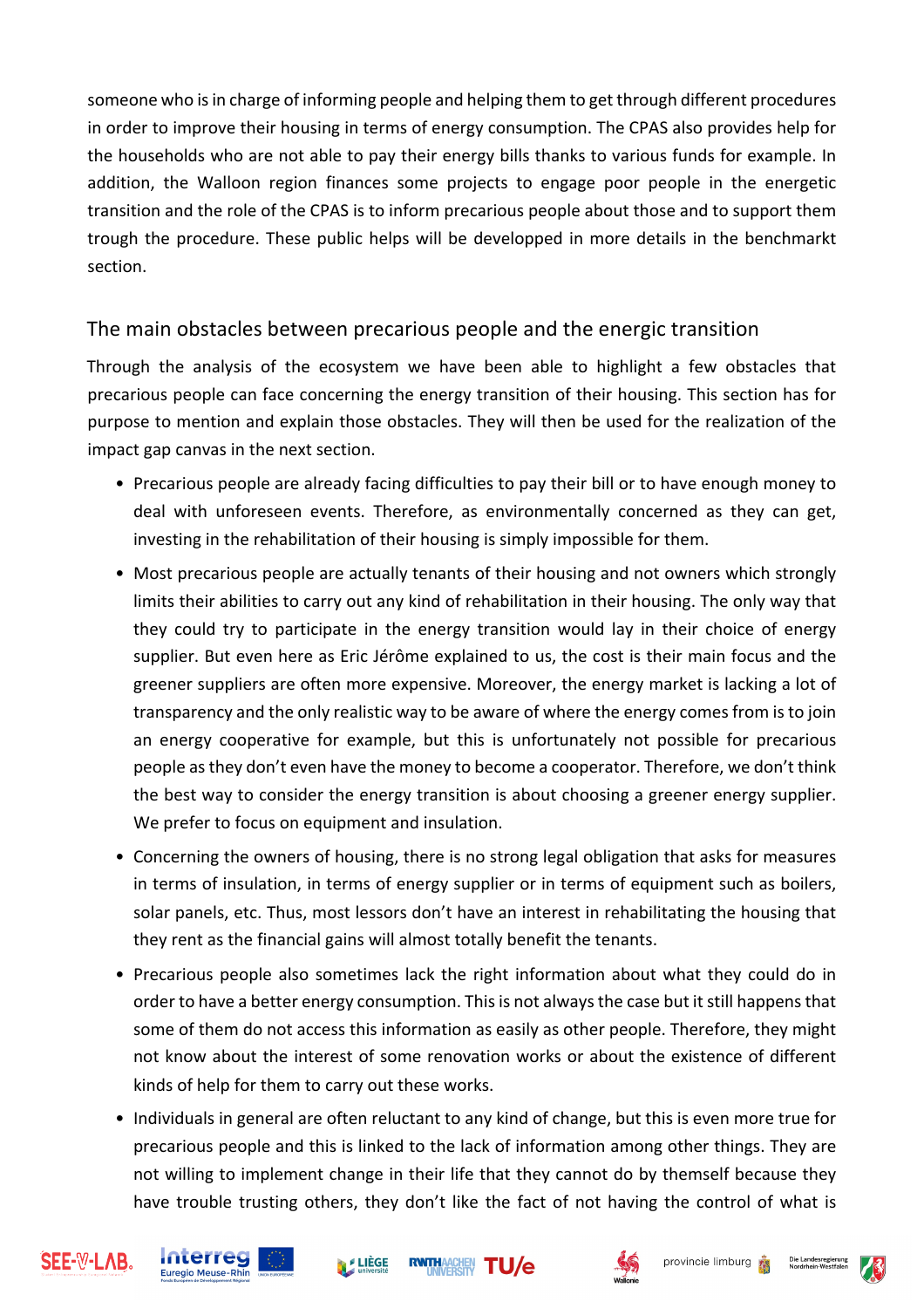happening and not being certain of understanding everything that is happening. Moreover this can also affect the self-confidence of precarious people which makes them even more reluctant to change.

- Sometimes, even the professional contractors are not aware of everything they could do to help people improve their energy consumption.
- Third party investment mechanism usually do not work for precarious people because of the rebound effect. Indeed they are expected to lower their energy bill thanks to the renovation works carried out in their housing, but it is actually not the case as they are finally able to benefit from a decent energy consumption. In consequence, the bill doesn't change much and the third party investor cannot' get compensated for the investment he made thanks to a variation in the bill of the household.

## Benchmarking

### In other countries

In France, to fight fuel poverty, they put up a program "Living Better" ("Habiter mieux") in the early 2010's which is aiming to a thermic renovation of private housing for people with low incomes. For those people, they also created "Energy Vouchers" which are used to pay energy bills. In 2019, 5.8 billion households received their 200€ voucher.

In Germany, where the global welfare of citizens is similar to France and Belgium, they also have a financial help mechanism separated as electricity bills and heating bills, but it is often undersized. The German government has only recognised recently fuel poverty as a component in the fight against poverty. Therefore, it is currently mainly tackled by local initiatives rather than national.

#### In Belgium

#### Public help

In Belgium, there are a lot of public help already in place, especially from the Centre for Social Welfare.

CPAS have what they call an "Energy Service", which gives different types of help such as financial help. The Walloon region unlocks every year a budget destined to each CPAS in order to help people who can't pay their electricity and gas bills, by totally or partially clear it. The same system exists for water and fuel. If those bills are not fully paid, the retailer can impose the use of a budget meter (electricity and gas) or a flow reducer (water), which is a real struggle for those families.

Another help in place for poor people is the social rate. It is special and reduced tariff, given either by the federal or the Walloon region, used in energy contracts only for people who are already receiving a certain social help (there a lot of conditions to be able to get it). Often, CPAS will help











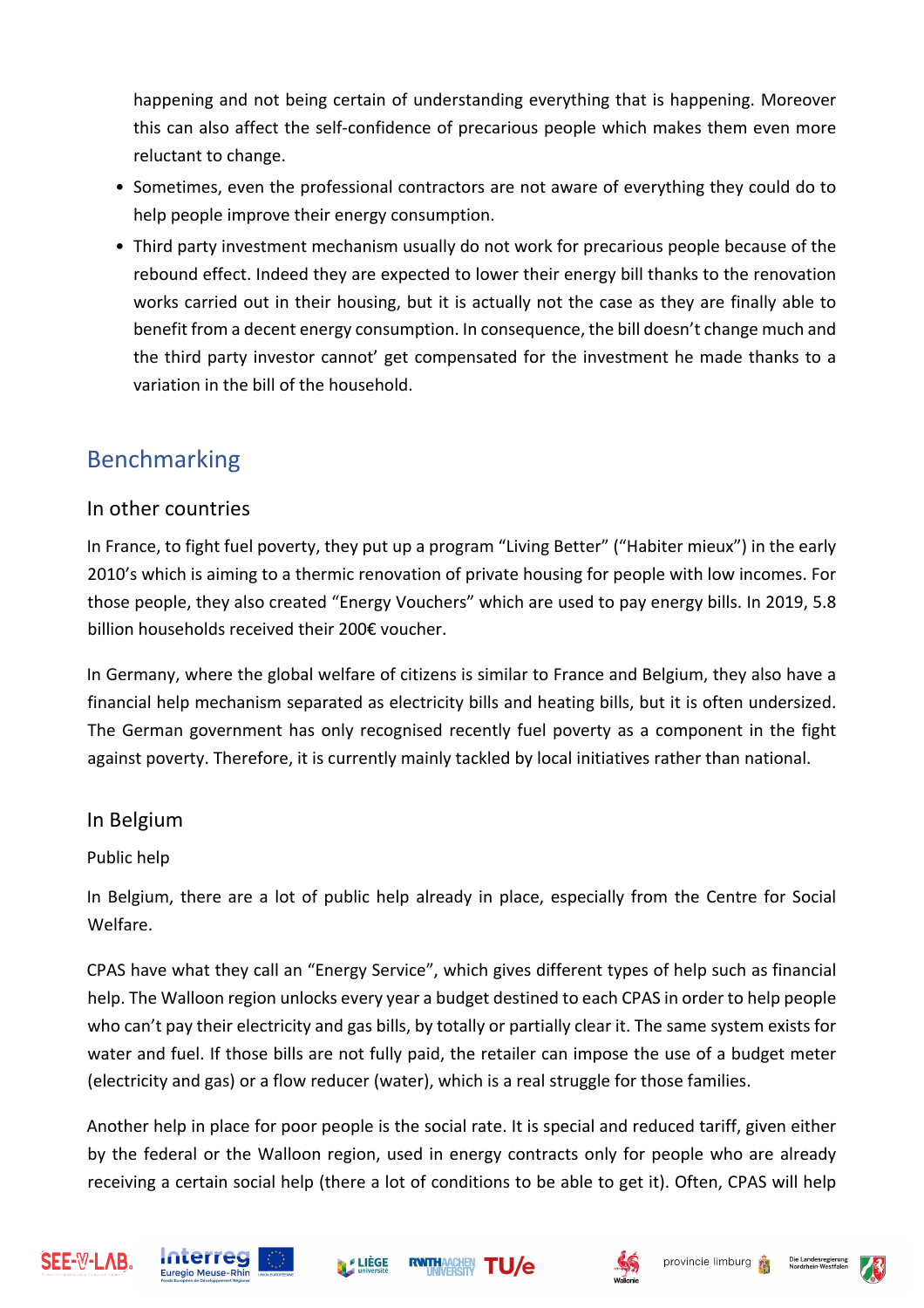people in a precarious situation to get this social rate. In this situation, the client will directly be supplied by the distribution company in charge and thus have less charges to pay.

A CPAS can also receive subsidies from the Walloon Region to initiate Energy Prevention Action Plans (PAPE – Plans d'Action Prevention Énergie). These plans consist of a 19.000€ budget and have as goal to accompany households in difficulty towards a better energy management. For example, Herve CPAS picked 7 families for which they have done an energy balance to see where they could save some money. In parallel, they are planning collective animations around the energy theme to slowly induce a change in the behaviour of people. However, Anne Leclercq is not convinced of the usefulness of those. Indeed, those little tricks are definitely not useful when the houses of precarious people are actually energy sieves.

Finally, people with low incomes can obtain financial help in order to finance renovation work that could make them use energy in a more rational manner or benefits from a decent comfort. The aid consists of a 1.365€ budget per household and given once again by the Walloon region and is called "MEBAR". To get it, the applicant has to ask his municipality's CPAS but can only receive it every 5 years. Yet it only allows small renovation works as for example in Herve, it is often asked to buy a gas, coal or pellets stove.

#### Social Real Estate Agencies

There exists some non-profit organisations called Social Real Estate Agency (AIS – Agences Immobilières Sociales). Those organisations want to foster access to public or private housing that meet minimum health standards. They act as an intermediary between the landlords and the tenants, by taking care of everything between those two. From the landlord point of view, they earn a bit less money but they don't have to care about getting the rent paid, giving the housing the minimum standards and so on. From the tenant point of view, they have access to a healthy house or apartment at a price they are sure they are not being scammed. Thanks to this process, these agencies are working towards the energy transition by renovating the housing they are taking care.

#### Citizens' initiatives

SUN project (Sustainable Urban Neighbourhoods) was a research project held between 2009 to 2012 by the Euregio Meuse-Rhin, in which a part of it happened in the Saint-Léonard neighbourhood, in Liège. Its main objective was to support the energy transition for urban districts. Mrs Ruelle worked on this project as a part of her Ph.D thesis. They wanted to overcome the obstacles between people with low incomes and the energy renovation of their housing. The action plan was divided into two phases. First, they focused on raising awareness of those people and working on their behaviour by offering them cheap activities and challenges to do. Then, they focused on the investments about thermal renovation by creating accompanied buying groups and selecting some trustworthy construction contractors for them, while still informing the inhabitants about some specifications of this work.











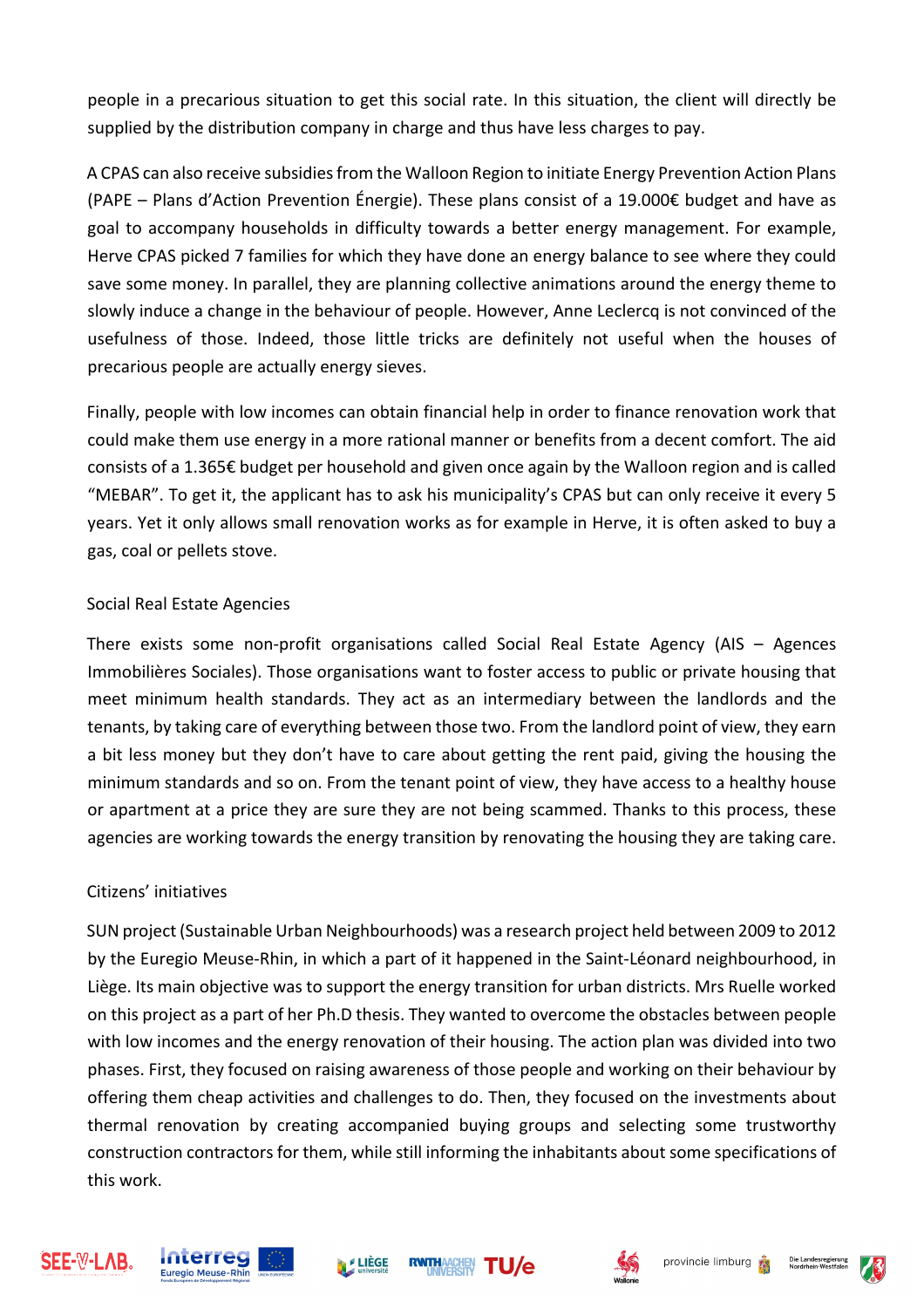As results, people really appreciated the fact of having trustworthy contractors suggested because there was always a fear of scams. Some renovation works are really difficult to be promoted but insulation is one of the most appreciated. The accompanied buying group helped to reduce prices a bit but not that much. The owners who participated were neither the poorest of the district owing to the fact that they still had to pay the work themselves, nor the large landlords because they usually don't care as they are not using the housings and paying the charges.

In the meantime, energy-related cooperatives are beginning to expend in Wallonia. Rescoop is a federation gathering 16 cooperatives that want to produce greener energy while developing a supportive economy. These cooperatives, such as "Courant d'Air" for the German speaking part of Belgium or "Bocagen" for Herve Country, are mainly touching people with financial means because they have to bring fundings in order to become cooperators, but it indirectly affects precarious people because they aim at creating a more sustainable economy where profitability is not the main purpose. Moreover, they invest money onto raising awareness about energy saving and energy efficiency.

#### Internet benchmarking

We decided to look even further on the internet for more existing initiatives or projects. ThirdParty investors is now a known principle as there are plenty of company suggesting it. However, it is often used to finance a photovoltaic project or a new type of heating for a house (heat pump, pellets stove, ...). Some associations such as "Hello Sun" in Brussels are putting in common a photovoltaic installer and a third-party investor. A third-party investor company exists also in Flanders, it is called "Upgrade Estate", but they are focusing exclusively on building energy efficient kots for students. Finally, there is the "Réseau Éco-Habitat" in France which is putting in touch every person who wants to improve its housing in a local manner. They can create contact between contractors, tenants, owners, counsellors, investors and so on, and they are also taking care of the procedures.

The benchmarking allowed us to see what is currently going on in the markets. We can clearly see that the population in general is waking up because fuel poverty is a thing that the people affected by it can't overcome by themselves. For a ten-year period, there have been more and more projects, associations and cooperatives working towards social justice especially in the energy sector, but there is not already a perfect solution that have been found.

## Impact Gap Canvas

### Challenge mapping

While our countries start putting in a lot of effort to reduce global warming, a part of people is left out of the energy transition. These are people in a precarious situation.

Currently, different policies and measures have been taken in order to increase the part of renewable energies, renovate housing to get more efficient and less heat consuming. Technology











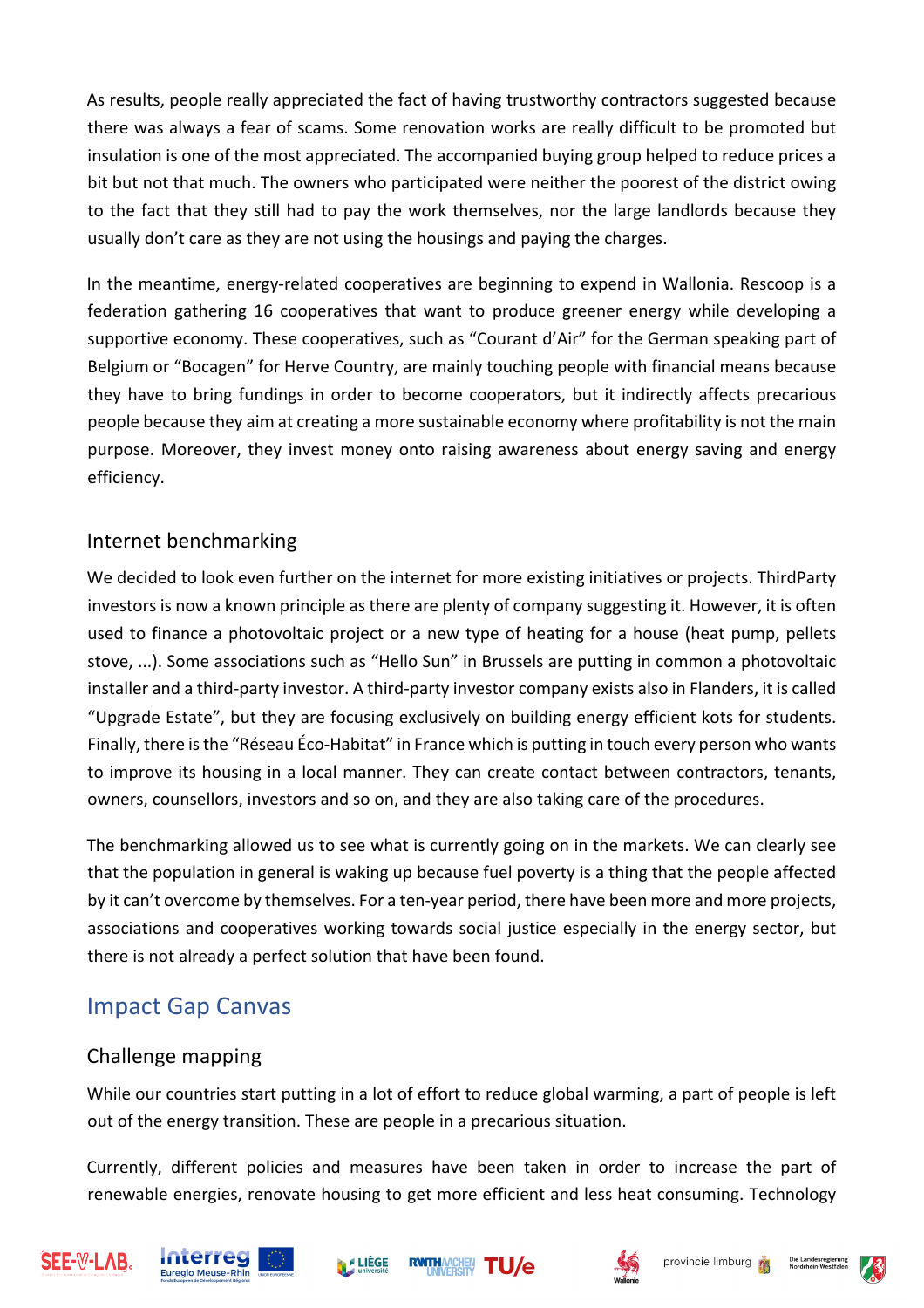has improved a lot : our appliances are today smarter and we are turning into a more energy saving behaviour. Nevertheless, people with low incomes usually can't afford this technology, they can't afford investing money to renovate their apartment or their house (if only they own one). The policy is unfortunately favouring people with a mean or high income due to the fact that it is frequently about giving subsidies for which the applicant has first to advance the money. Indeed, there is a lot of administrative burden when applying for those and that can be repellent. The policies can also be about minimum standards for housing such as the building energy performance (PEB – Performance Énergétique du Bâtiment), that they still can't afford to match.

In 2018, 14% of Belgian were in a situation of fuel poverty, with a total of 24% only for Wallonia<sup>8</sup>. These people can be owners of their housing, tenants in a private housing or tenant in a public housing. Furthermore, precarious households are mostly isolated people and singleparent families, but also a couple with or without children.

Another challenge is that people in a precarious situation usually don't really know a lot about finance or construction technique. Thus, they are afraid of being scammed by incompetent or untrustworthy contractors.

It is a really recent challenge as the fuel poverty has only been defined less than 15 years ago by our governments when they were planning the energy transition.

#### Impact Gaps

To solve this challenge, we expect a service that would overcome the three biggest obstacles, namely being able to finance a project, help doing the administrative burden and suggest trustworthy contractors.

Currently, there lacks a raise of global awareness, whether it is from precarious people about energy or about more eased people about social justice. There also lacks an efficient policy about energy, housing and precarious people because for example, the PEB indicator is a great idea but it is actually not well implemented. The major problem with politic is that it is always very slow to set up.

An indirect obstacle is focusing on people with low income because if those gaps are filled, it can benefit also for people with a mean income which is not what is intended as they can already do their part of the job in the energy transition with the current public help and cooperatives.

From our research, we have learned that if we want to impact this sector, we have to find a solution that will help the finance, help find contractors, and support the administrative burden... But the we have first to focus on people's needs, talk to them and understand them. What is important for them? What do they want?

<sup>8</sup> . Fondation Roi Beaudoin











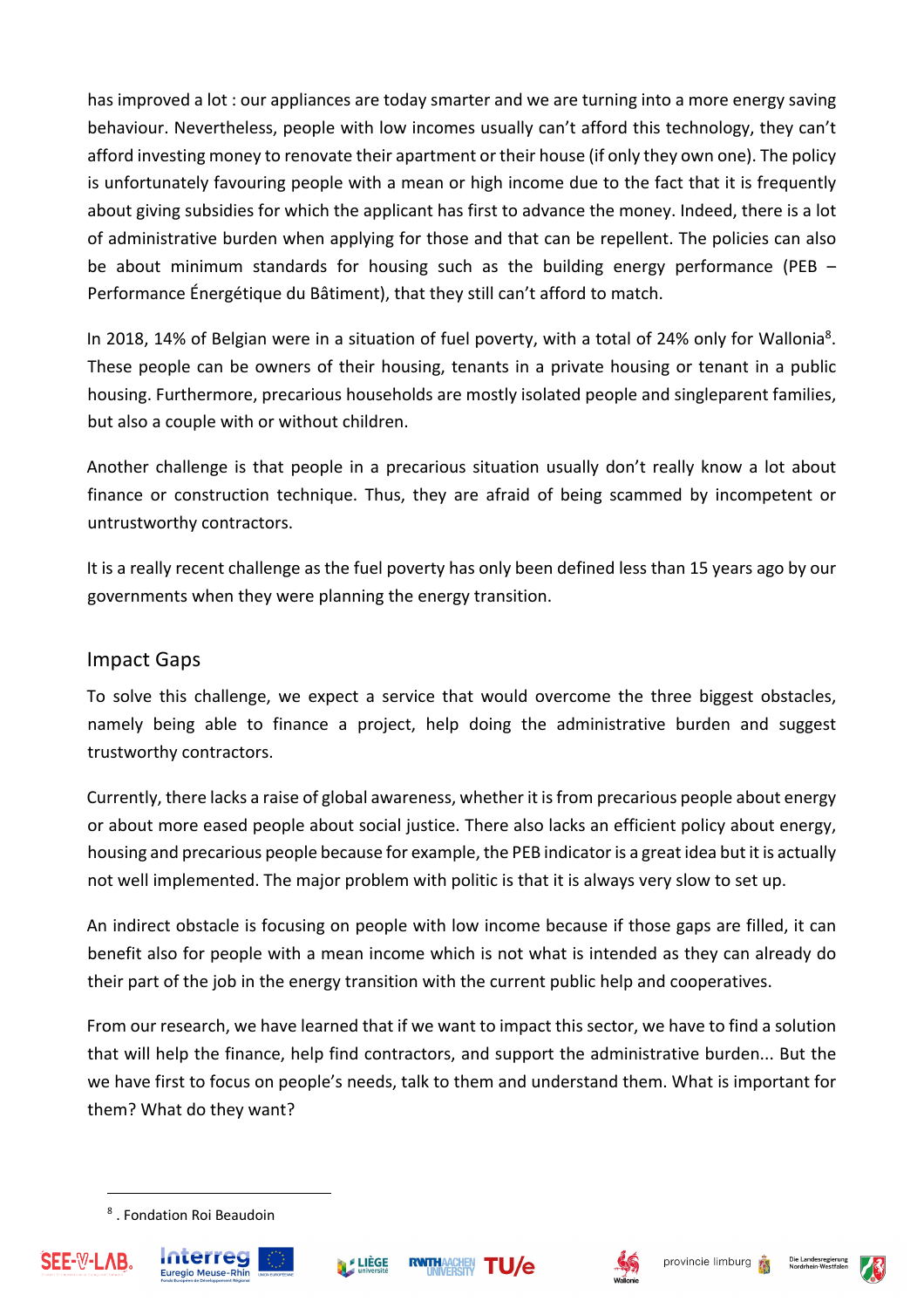### Solution Mapping

Nowadays, the cooperative model is working really well. There are already some cooperatives that are promoting sustainable energy, by producing their own for example. It works well because it is changing the current economy system where in companies, the more you have, the more your vote counts. It is also a model regularly promoting local and circular economy which is great.

What is happening globally is that even if subsidies can help poor people, it solves the problem for a short period. A financial help will help them to pay their bills, but not to reduce it in the future. In the opposite, if the financial help could save them money, it would prevent them from having overdue debts. We can say that today, in general, what works well is working because the people already have the money.

The future focus should be on mixing the people. We have to find a solution to raise awareness to middle- and high-class people that the poorest can't get welfare in their housing because they already struggle to eat, and everyone deserves welfare. We have to raise awareness to the low-class people about help they can get, and also give them help. We have to find a solution to create contact between these two types of population because we believe that we can cooperate to find the best solutions.

#### Learning log and actions

We have learned a lot from the persons we had an interview with. They were persons who either worked with precarious people, or who know them very well or who have fought for social justice.

We think that if we want to create a real project to solve the challenge, we will need to have more contact with people in the field, social workers, local actors.... To be able to have relevant discussion with people in a precarious situation and understand their needs better.

## Main learnings

Through our interviews and literature review, we have learned a lot about the problem of the energy transition among the precarious population. Each interview was really complete and all of them have raised our attention on different features of this problem. Even though the various differences in those interviews, the experts we met agreed on the same highlights about the origin of the problem and the fields in which action could be carried out in order to intent solving this problem.

We have understood that nowadays the current policies favouring the energy transition are not benefiting precarious people at all, those are actually even excluding them even more from it. In a perfect world we would hope for more social equalities in those measures, however we know how long this kind of political process can take and therefore we cannot count on this. Consequently, we think that the private sector has to bring a solution in order to counterbalance those inadequate policies.











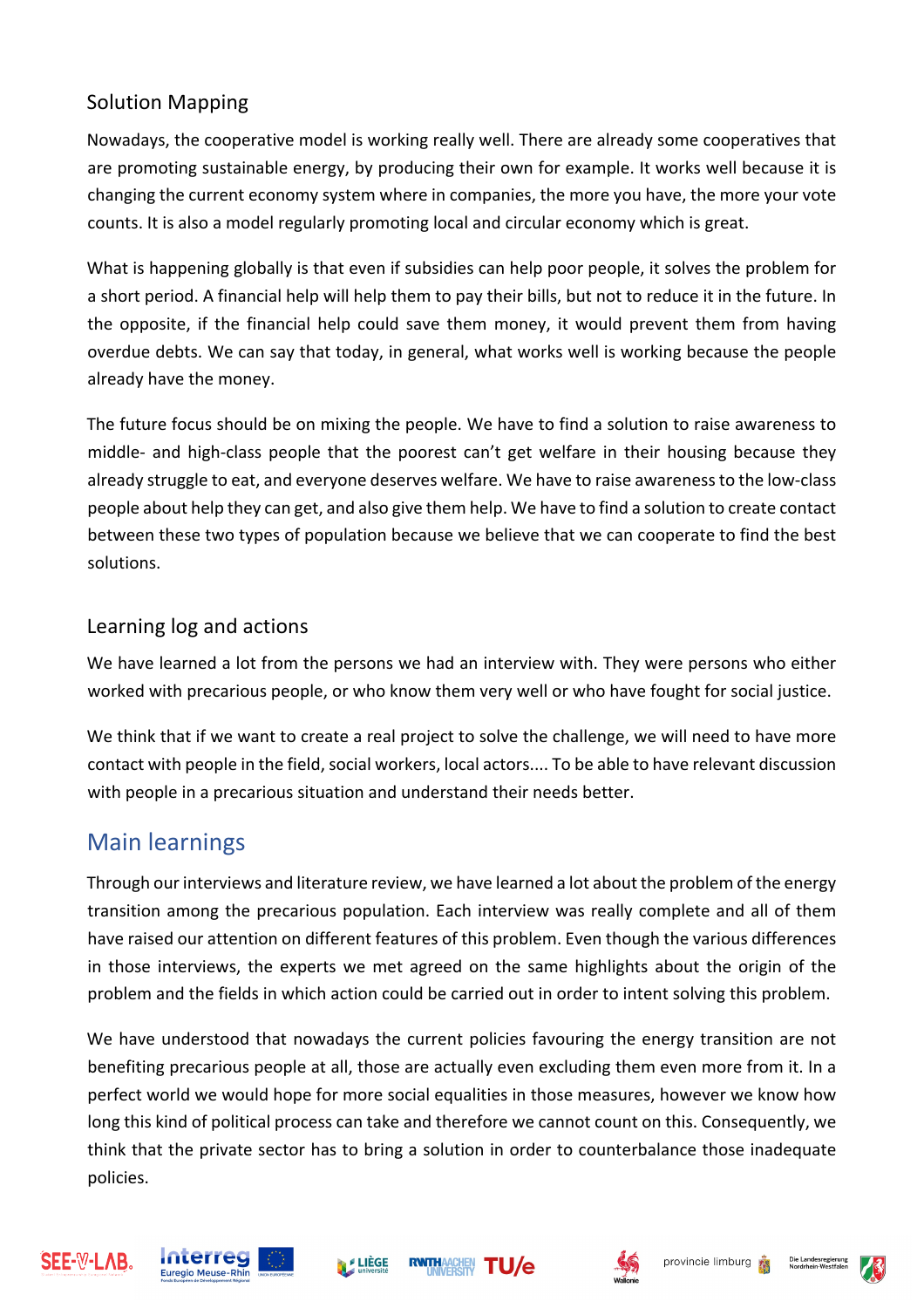What is also really important is the fact that precarious people must be involved in the process. Otherwise they might be even more reluctant to carry out any kind of rehabilitation in their housing. They need to be informed and supported through the whole process. They need educational support as well as administrative support as the administrative work can be really complicated and discouraging for them.

Also, we cannot forget about the help that precarious people can already get from the CPAS. Indeed, they can be really useful for them, however they once again need more support in order to be really effective. An ideal solution would try to take advantage of those existing helps by for example creating partnership between a private company and the CPAS.

We have also learned that collective actions are more powerful than single ones and this for different reasons. First the collective dynamics created within a neighbourhood for example might be a real accelerating factor in the process of deciding to act towards energy transition. Secondly, collective actions might lead to scale economies thanks to buying groups for example which leads to reduced costs and this aspect can of course not be denied while addressing the precarious population.

## Possible solutions

The objective of the imagined solution is to answer the following question : how to help precarious owners who want to participate in the energy transition to reduce the financial impact of a renovation project and to reduce the effort required in the process (information analysis, administrative work, finding trustworthy contractors)?

We therefore initially chose to focus on the precarious landlords in order to facilitate the launch and the viability of the solution that follows. A second step would be to include the landlords that are renting their housing to precarious people in the solution.

The chosen solution is to create a cooperative of numerous private third-party investors who will pay for the entire project. They would recover their investment plus a return on this investment thanks to the reduction of charges in 10 years in addition to a contribution to a social project. The owner would not pay a penny and would own the facility after this period.

Given the rebound effect explained above, which implies that their bill is likely to decrease very little because the people in precarious situations will be able to increase their living comfort to a suitable minimum, knowing moreover that this concerns rather small amounts at the base and the continuous increase in the price of energy resources, the following elements must be added to the solution :

• The idea is that it would be individual private investors investing sums ranging from 1000 to 15000 euros that are not expecting a big financial return. Indeed, the social value of the











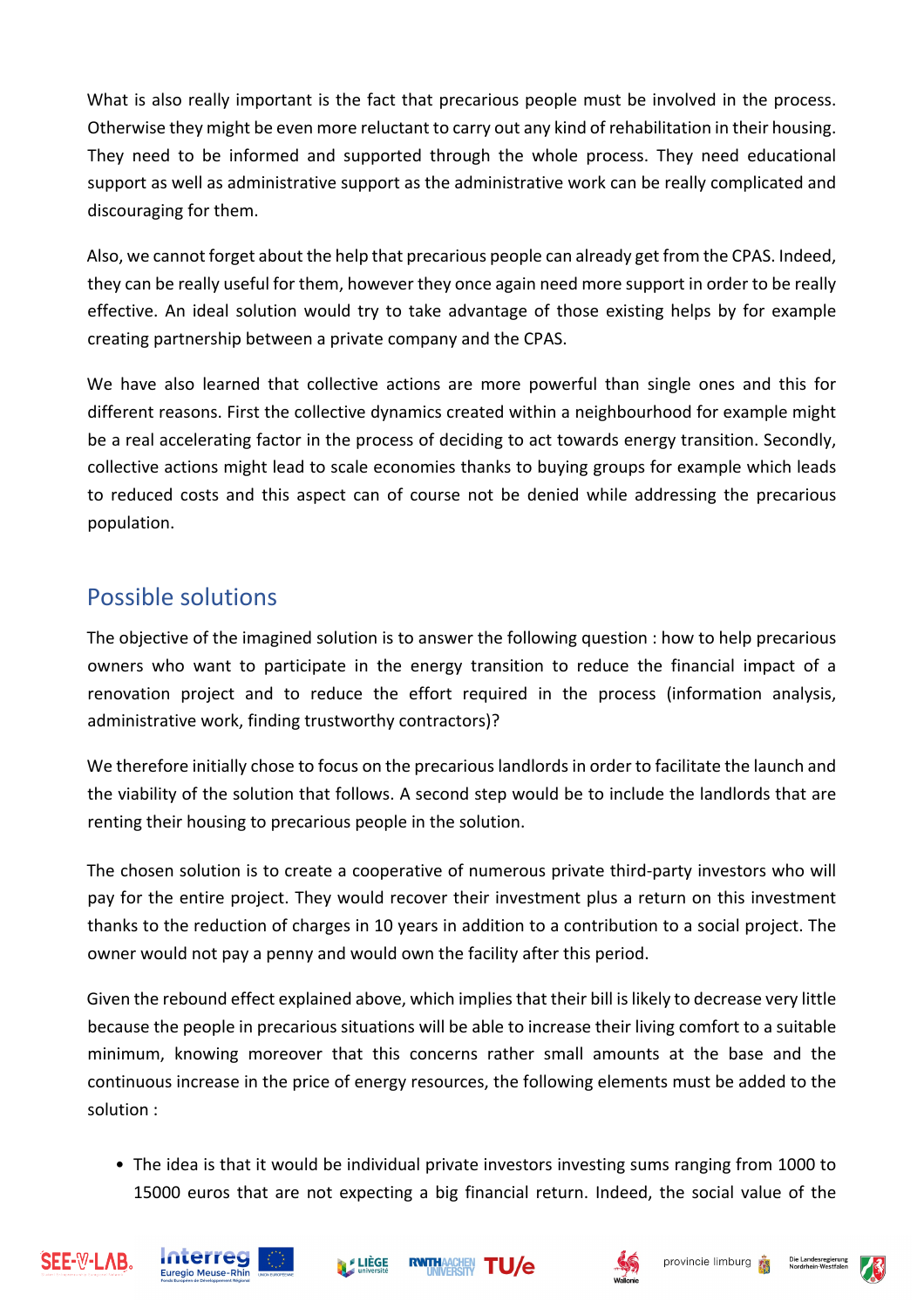project is to make this lower return accepted. The ideal would be to bring an emotional side (meeting with the owners for example) but also to diversify the portfolio in order to bring security with a higher return than a savings account.

- Given this problem of low savings, it would be necessary to concentrate on one or two types of work such as roof insulation and the installation of photovoltaic panels while working only with the same construction professionals. The goal is to play as much as possible on the cost's reduction so that the return on investment is possible...
- Incentives must be put in place to motivate people in precarious situations to continue to pay attention, such as for example a recovery of saved expenses beyond a certain threshold. Accompaniment is also needed to avoid unsustainable behaviour. All of this while guaranteeing a minimum level of comfort that these individuals did not have before.
- This solution would also ensure that the entire administrative side is taken care of to relieve this constraint and would therefore also make trusted contractors available.
- Overall, this solution would therefore provide an answer to the various obstacles and to the basic problem as well.

The idea of the prototype that would allow testing this solution is discussed in the appendix.

## Conclusion

We have tried to deepen the complicated issue of access to the energy transition by vulnerable populations.

To this end, we interviewed experts and consulted existing literature. We found that a series of obstacles exist, such as the cost of investment and the lack of information, but also that a blocking situation prevents this access if nothing changes. In fact, in addition to policies that themselves promote inequality, a deadlock situation exists where people in precarious situations already consume less than to reach a minimum level of comfort, which would imply a rebound effect preventing returns on investment.

However, various actions are already in place such as the renovation of public housing as well as some financial aid and some other kind of support provided by CPAS but this is not sufficient or only affects a small part of the people affected.

We then came up with a solution involving third party investment but in a collaborative way.

**RWTH** 

It is a collective effort that must be made to achieve the goal of access to this transition for all but also to overcome social inequalities in general which remain the basic problem.









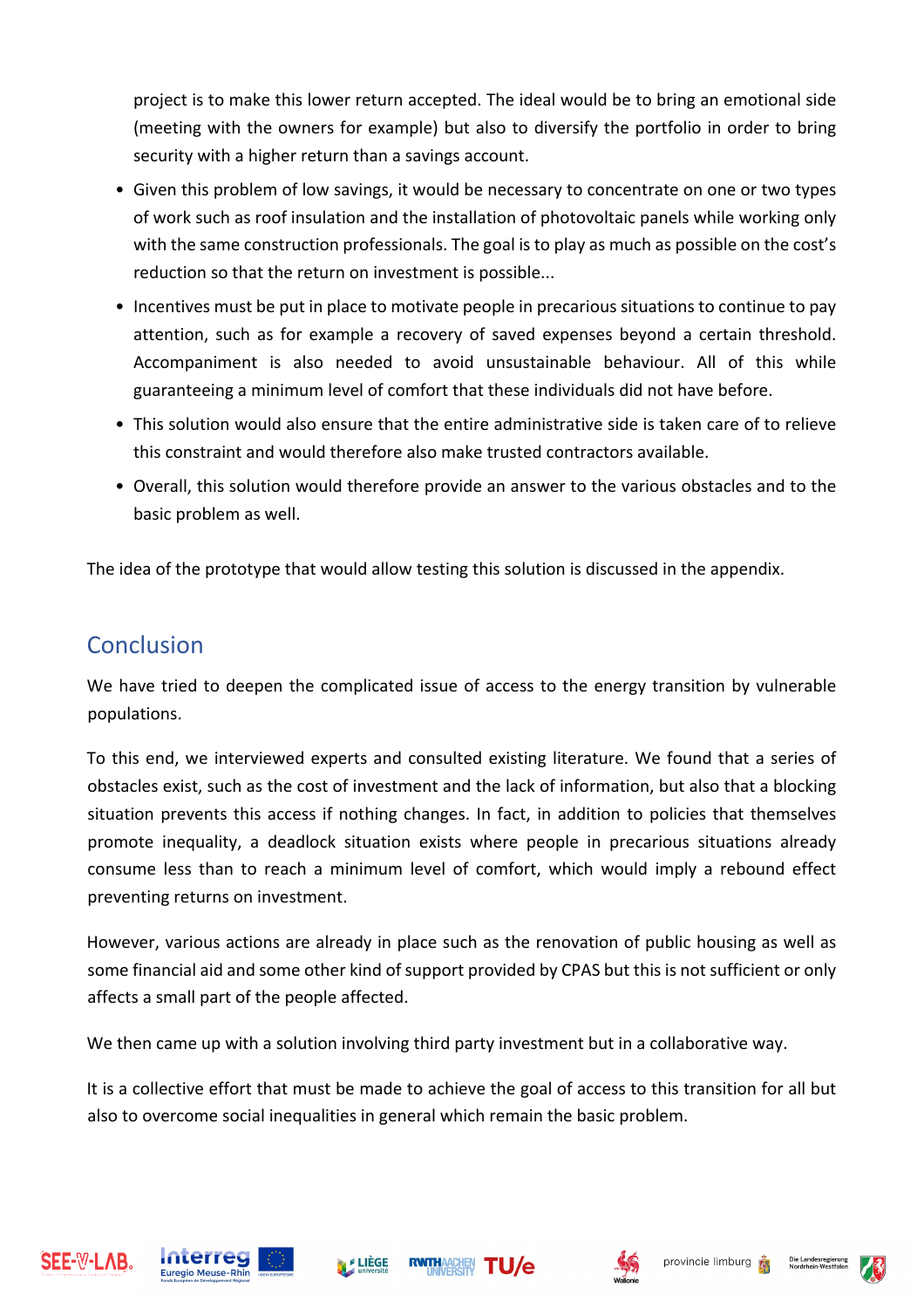## References

## Scientific Articles

- [1] AG2R La Mondiale. (2019). Comment engager les ménages en précarité énergétique? Les ressorts du passage à l'action. Retrieved from https://www.precarite-energie.org/ wpcontent/uploads/2019/07/190121-exe-guide-action-60p.pdf
- [2] Coene, J., & Meyer, S. (2020). Baromètres de la précarité énergétique et hydrique : Analyse et interprétation des résultats 2009-2018.
- [3] Finck, M., Julia, P-E., & Szczepan, N. (2015, January). La précarité énergétique à l'heure de la transition énergétique. Réseau Action Climat-France.
- [4] Jouffe, Y., & Massot, M. H. (2013). Vulnérabilités sociales dans la transition énergétique au croisement de l'habitat et de la mobilité quotidienne. 1er Congrès interdisciplinaire du Développement Durable, Quelle transition pour nos sociétés, 23-57.
- [5] Zélem, M. C., & Beslay, C. (2011). Pour une transition énergétique sans exclusion sociale?. CLER Infos, Montreuil.

## Press Releases

[6] Commission de Régulation de l'Electricité et du Gaz. (2019, December 5). Au moins 400.000 ménages en précarité énergétique. Retrieved from https://www.creg.be/fr/publications/ communique-de-presse-pr191205

## Newspaper Articles

[7] Garric, A., Rey-Lefebvre, I., Wakim, N., Cazi, E., & Mouterde, P. (2020, October 5). Le chantier sans fin de la rénovation thermique. Le Monde.

# Appendix

The prototype that would allow to test the solution would be the following : It would consist in finding, if they exist, who are the investors (Liege) and in which neighbourhood, more specific places we can find them and, once they are found, to determine from which return they would agree to invest (1, 2, 3, 4, 5%?) and for what duration. This could be done with the help of flyers adapted to what is being tested. Distribution channels for this information would have to be defined.











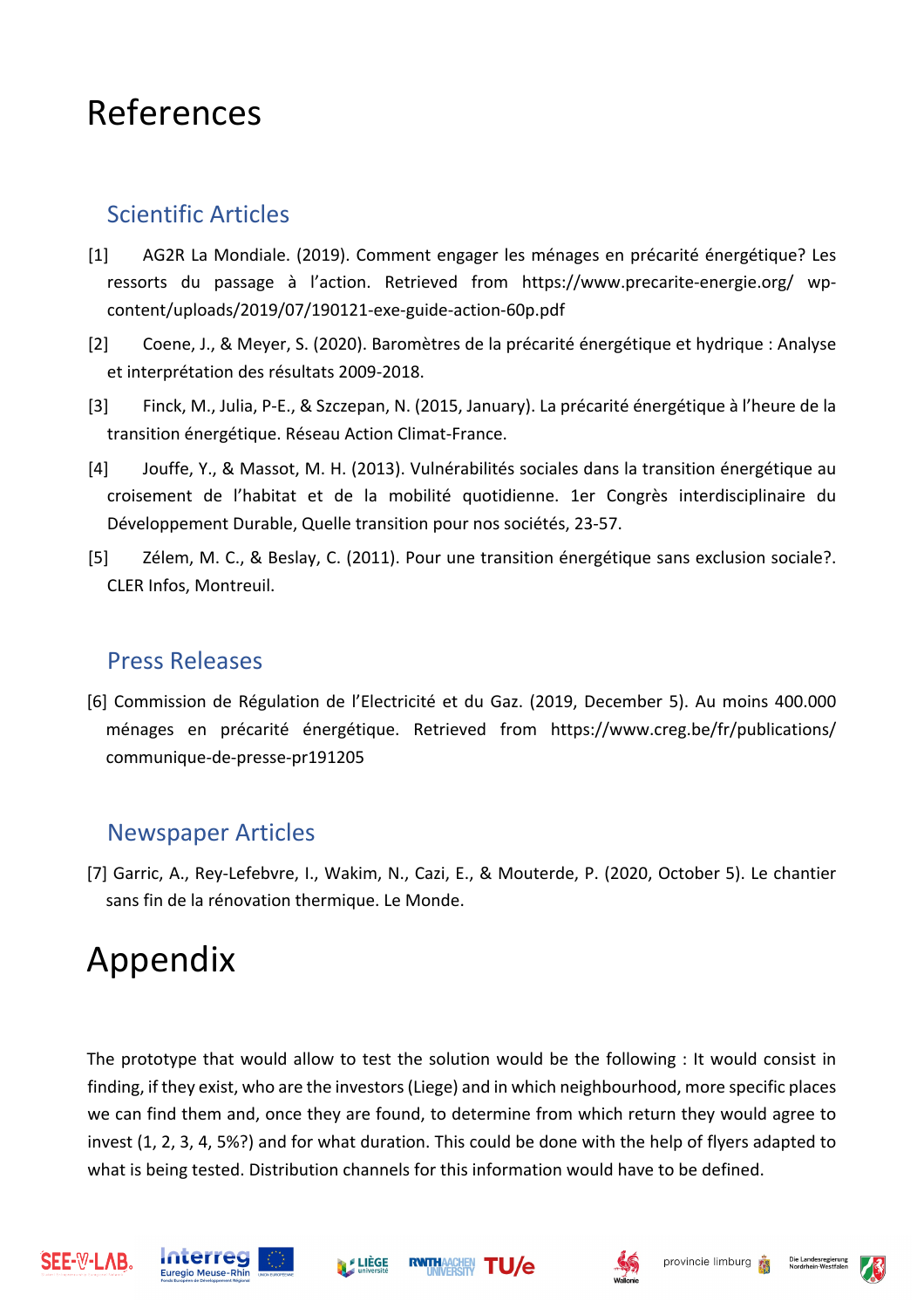As far as the owners are concerned, we already know the main data concerning the targets and the "demand" (see in particular Christine Ruelle's PhD). On the other hand, the same mechanism could be used to determine if interested owners exist and for how long this mechanism would be acceptable.

Here is a totally fictitious example of a flyer (in French because the pretotyping would be done in Liège) :